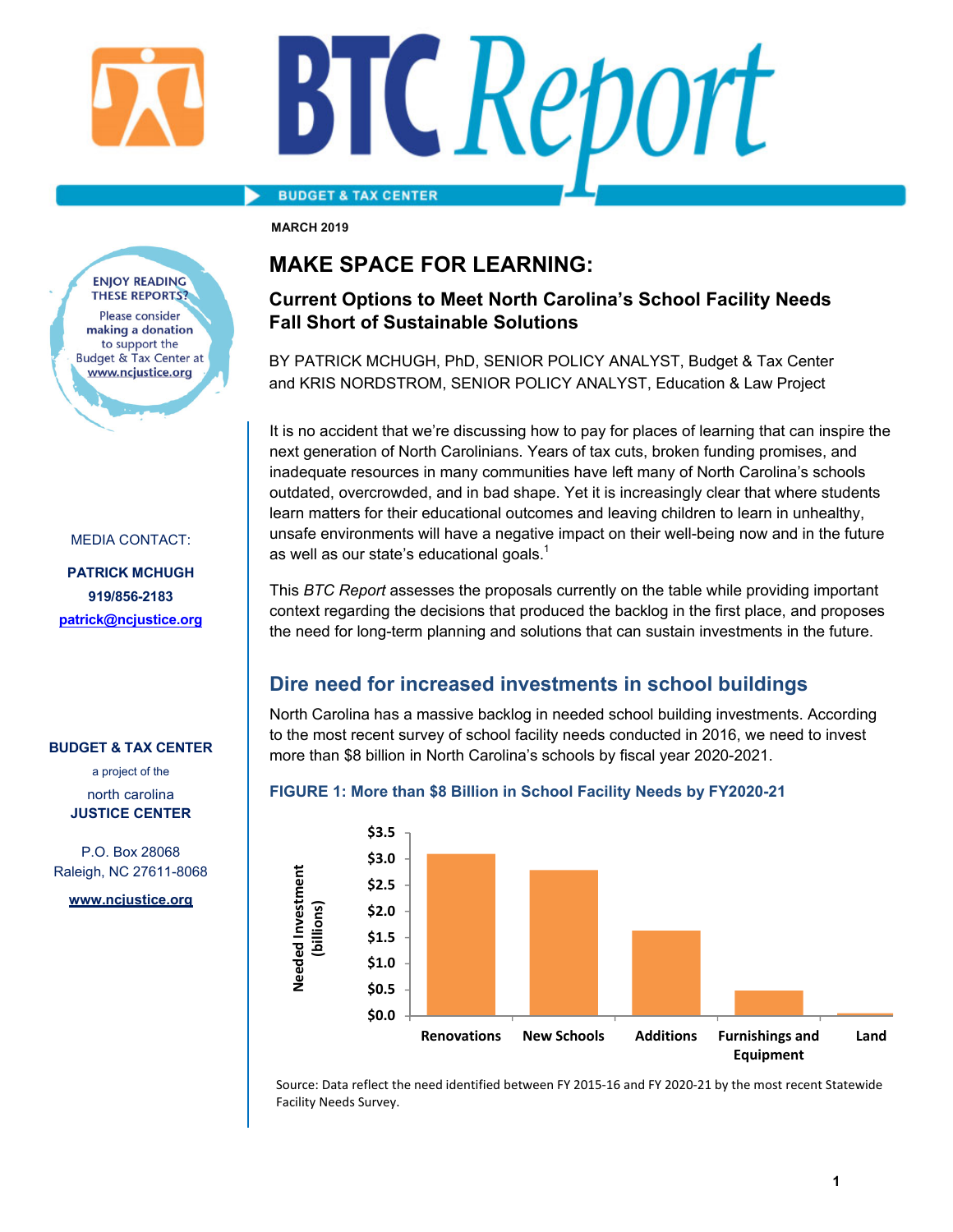### **BTC** Brief

There is an urgent need for more investment across a range of projects in communities facing very different demographic and fiscal challenges. The \$2.8 billion needed for new school construction and \$1.6 billion for additions are largely driven by rapidly growing populations in some urban parts of the state, creating the need for additional school facilities. At the other extreme, a large portion of the \$3.1 billion in needed repairs exists because many economically struggling communities lack funds to fix aging and dilapidated school buildings.

#### **Tax cuts responsible for the backlog**

The sorry state of North Carolina's schools is a self-inflicted wound. Several rounds of tax cuts passed by the General Assembly since 2013 have reduced state revenues by approximately \$3.6 billion a year and driven state spending as a share of personal income to a 45-year low. $^2\,$ 

This rash of tax cuts has dramatically undermined our ability to deliver needed services for North Carolina's growing population. Inflation-adjusted public school funding per student is down 5 percent from pre-recession levels, a clear sign that we have not kept up with the educational needs of a growing population. $^3$  Even compared to the depths of the Recession, North Carolina schools today have fewer teachers, assistant principals, instructional support personnel, teacher assistants, and supplies. $^{\rm 4}$  Had leaders chosen a different path that did not undermine state funding, we could have kept pace with both school construction and operating needs.

#### **K-3 Class size requirements**

Existing data almost certainly underestimates schools' actual capital needs. Since 2015, construction costs have outpaced general inflation.<sup>5</sup> Additionally, the North Carolina General Assembly passed an unfunded mandate for districts to reduce class sizes in grades K-3. Although there is no statewide estimate of the additional costs created by the class-size mandate, several districts have estimated the impact. For example, Charlotte-Mecklenburg Schools estimate needing more than 200 additional classrooms to meet the new class-size requirements. This is the equivalent of about five new elementary schools, or \$20 million worth of mobile units.<sup>6</sup>

#### **Decrease in dedicated capital funding from corporations**

North Carolina used to support school capital by allocating a portion of corporate income tax and lottery revenue, but recent tax and funding decisions by lawmakers have dramatically reduced state investments in school construction and repairs.

From 1987 to 2009, the state dedicated approximately 7.25 percent of corporate income tax revenues to school capital through the Public School Building Capital Fund (PSBCF). When the Great Recession hit, the General Assembly decided to redirect PSBCF funds to fill the large budget shortfall created by the economic downturn. Then in 2013, lawmakers decided to eliminate the corporate income tax transfer altogether to pay for part of the cuts to corporate and personal income tax rates. Diverting the allocation between FY 2009-10 and 2012-13 meant \$342 million less in school construction funding. If the state had maintained the corporate income tax policy that existed before 2013, it would have generated an additional \$576 million in funding for school construction through the 2017-18 Fiscal Year.

#### **BUDGET & TAX CENTER**

a project of the north carolina **JUSTICE CENTER** 

P.O. Box 28068 Raleigh, NC 27611-8068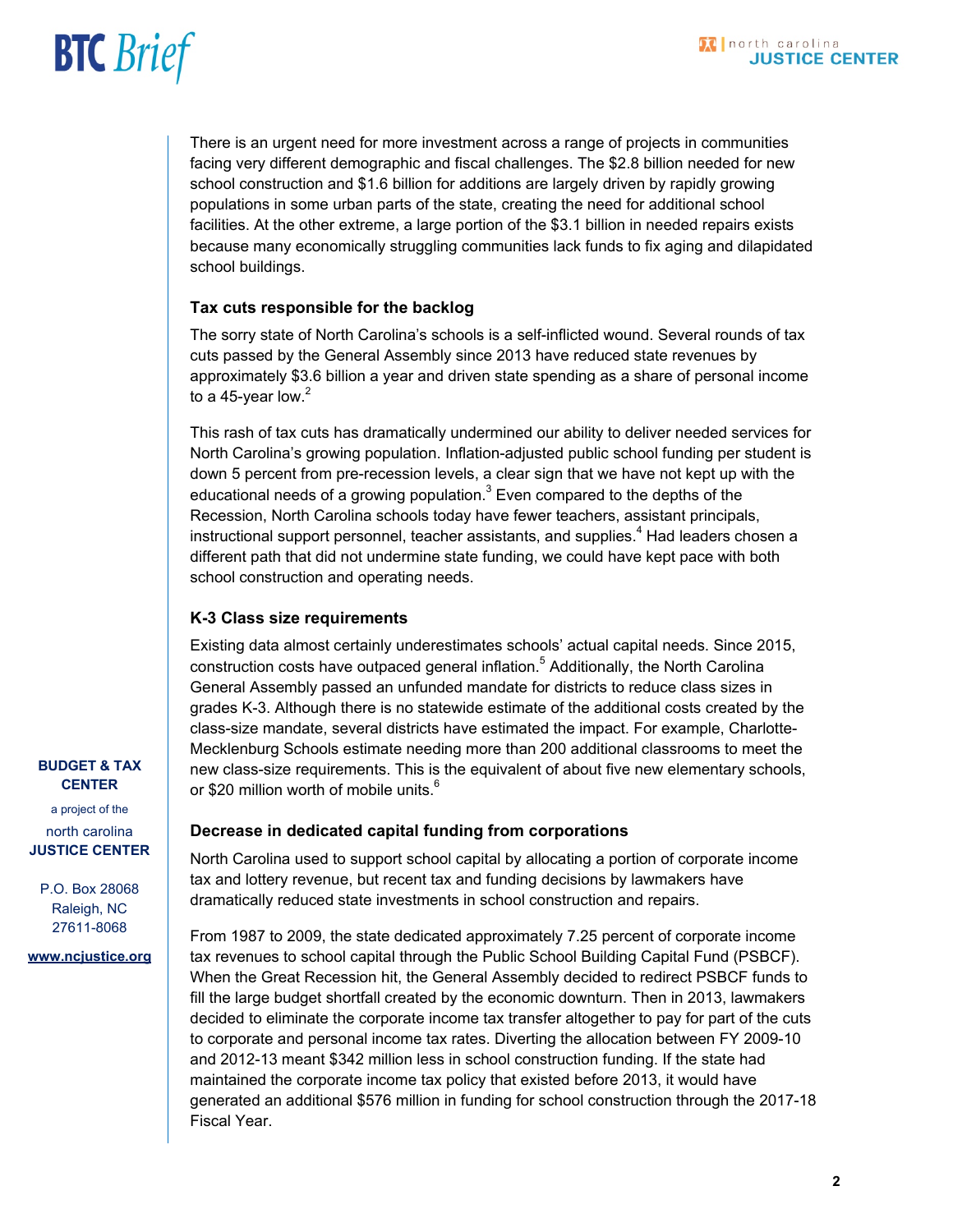

**FIGURE 2: Nearly \$1 Billion in Corporate Income Tax Revenue Diverted from School** 

Note: Based NC Department of Revenue, corporate income tax collections and allocations to Public School Capital Building Fund

In 2006, the establishment of the lottery created a second revenue source for school capital. The original lottery legislation in 2005 would have directed 50 percent of available lottery revenue to the PSBCF. $^7$  That percentage was reduced to 40 percent when the lottery was ultimately implemented via the 2005 budget bill. $^8$  In subsequent years, lawmakers disregarded the 40 percent requirement and the percentage of lottery revenue dedicated to the PSBCF continued to fall. In 2013, the General Assembly permanently removed the requirement that 40 percent of lottery funds would be dedicated to the PSBCF.<sup>9</sup>

#### **FIGURE 3: Promise of Lottery Funds for School Construction Broken**



Source: Analysis of North Carolina Department of Public Instruction, FY 2017‐18 Public School Capital Building Report.

#### **BUDGET & TAX CENTER**

a project of the north carolina **JUSTICE CENTER** 

P.O. Box 28068 Raleigh, NC 27611-8068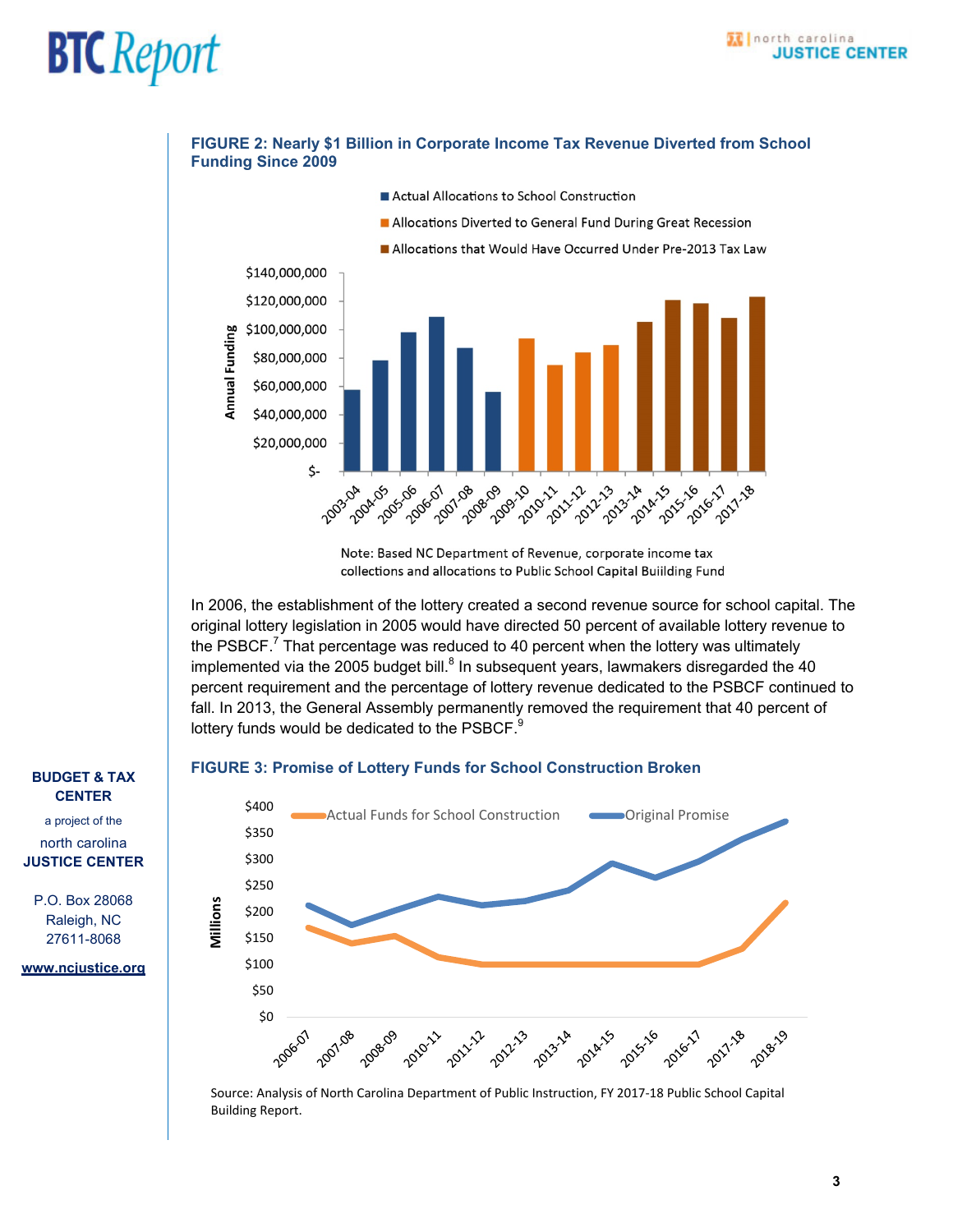Schools would have received an additional \$1.5 billion in state support for capital projects over the lottery's first 12 years if lawmakers had kept their promise to dedicate 50 percent of lottery revenue to capital.



#### **FIGURE 4: Current Proposals Won't Fill the Hole Created by Past Policy Choices**

Source: See analysis above for amount of funding diverted from Corporate Income Tax and Lottery set asides for school construction. See next section for summary of funding under H.B. 241 and S.B.5. Dollars not inflation adjusted.

Taken together, changing corporate income tax policy and diverting lottery funds originally pledged for K-12 building has done more to harm our public schools than either of the proposals currently being discussed to do would help. Between changes to the corporate income tax and failures to deliver on promised lottery funding, the General Assembly has diverted nearly \$2.5 billion from school construction funding since 2006, digging a hole that neither of the current proposals being debated can fill. The gap is actually even larger than this comparison would make it seem because inflation and escalating costs from deferred repairs have not been factored in.

#### **Lopsided economic landscape is making it harder for many communities to meet school building and repair needs**

An increasingly unbalanced economic landscape makes the decline in state funding for school capital projects particularly devastating. The concentration of economic growth in a handful of urban areas across the state is undermining the ability of many small town and rural communities to cover the costs of updating and upgrading their school facilities. We are now more than eleven years out from the start of the Great Recession, and 49 of North Carolina's counties have still not recovered to the number of jobs that existed before the economic wheels came off, and 23 counties actually lost jobs during 2018. $^{\rm 1}$  This lack of job growth translates directly into financial challenges for many local school districts because it undermines property and sales tax collections in many of the communities with the most dire school building needs.

#### **BUDGET & TAX CENTER**

a project of the north carolina **JUSTICE CENTER** 

P.O. Box 28068 Raleigh, NC 27611-8068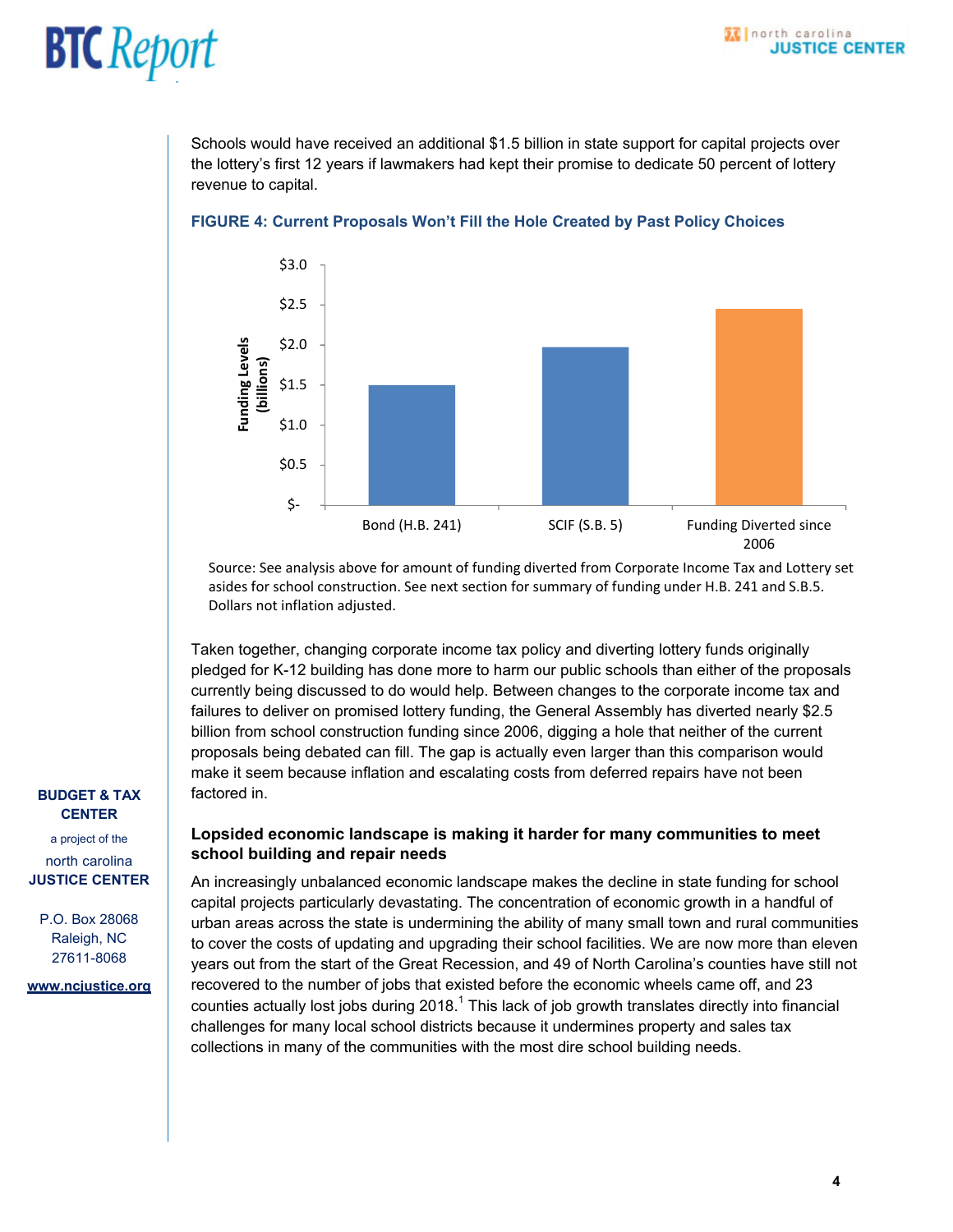Like many educational issues, school capital is one with disparate racial and economic impacts. In North Carolina, there's strong evidence that Black students are more likely to attend dilapidated schools than white students. The average Black student in North Carolina attends a school district with \$2,548 of school refurbishment and equipment needs per student, compared to white students where the refurbishment and equipment needs are \$2,440 per student. Students in counties with low tax bases<sup>10</sup> face per-student refurbishment and equipment needs of \$4,646, compared to just \$2,382 in high-wealth counties.<sup>11</sup>

### **Evaluating the Alternatives**

Legislators are currently debating two proposals to direct additional state money to public school capital needs. **House Bill 241** would issue bonds to fund school capital needs, while **Senate Bill 5** is a "pay-as-you-go" model, earmarking General Fund revenue to public school capital. The plans differ in how they would pay for increased school construction, but share two important features:

- **Both plans would reduce funding for state needs other than school construction.** Neither plan raises additional revenue, so paying for school construction necessarily means reductions in other areas of the budget, including operating funding for K-12 education.
- **Neither plan will fully address the scope of North Carolina's school building needs.** Both plans could potentially make an important contribution, but neither option will meet all of the needs facing our public schools. Moreover, neither plan will address school building needs beyond the next decade.

#### **H.B. 241: School Bonds**

H.B. 241 would ask North Carolina residents to vote on issuing \$1.9 billion in bonds, with \$1.5 billion going to K-12 school building needs and the remaining \$400 million split evenly between the University of North Carolina and Community College systems.

North Carolina has the capacity to issue bonds for school construction without endangering our credit rating, $12$  and capital investments like school construction are the type of expenditures that state and local governments often use bonds to address. The state last issued bonds for school construction in 1996 and has issued debt for a variety of other purposes since then.

As noted already, repaying the debt would reduce funding for other state services, including education, but the current bond proposal has a few structural advantages:

- **Certainty:** Bonds create a guaranteed revenue stream that can't be re-directed by future legislative action. School districts will know how much money to expect, allowing for longterm capital planning necessary to meet each district's needs. Knowing ahead of time precisely how much funding they will receive helps school districts to plan construction activities, particularly for larger school building projects.
- **Established allocation formula not subject to yearly budgetary negotiations:** A bond would create a set formula for distributing funds across all school districts. Legislators would not be able to play politics and shift funding from one district to another based solely on political concerns.

#### **BUDGET & TAX CENTER**

a project of the north carolina **JUSTICE CENTER** 

P.O. Box 28068 Raleigh, NC 27611-8068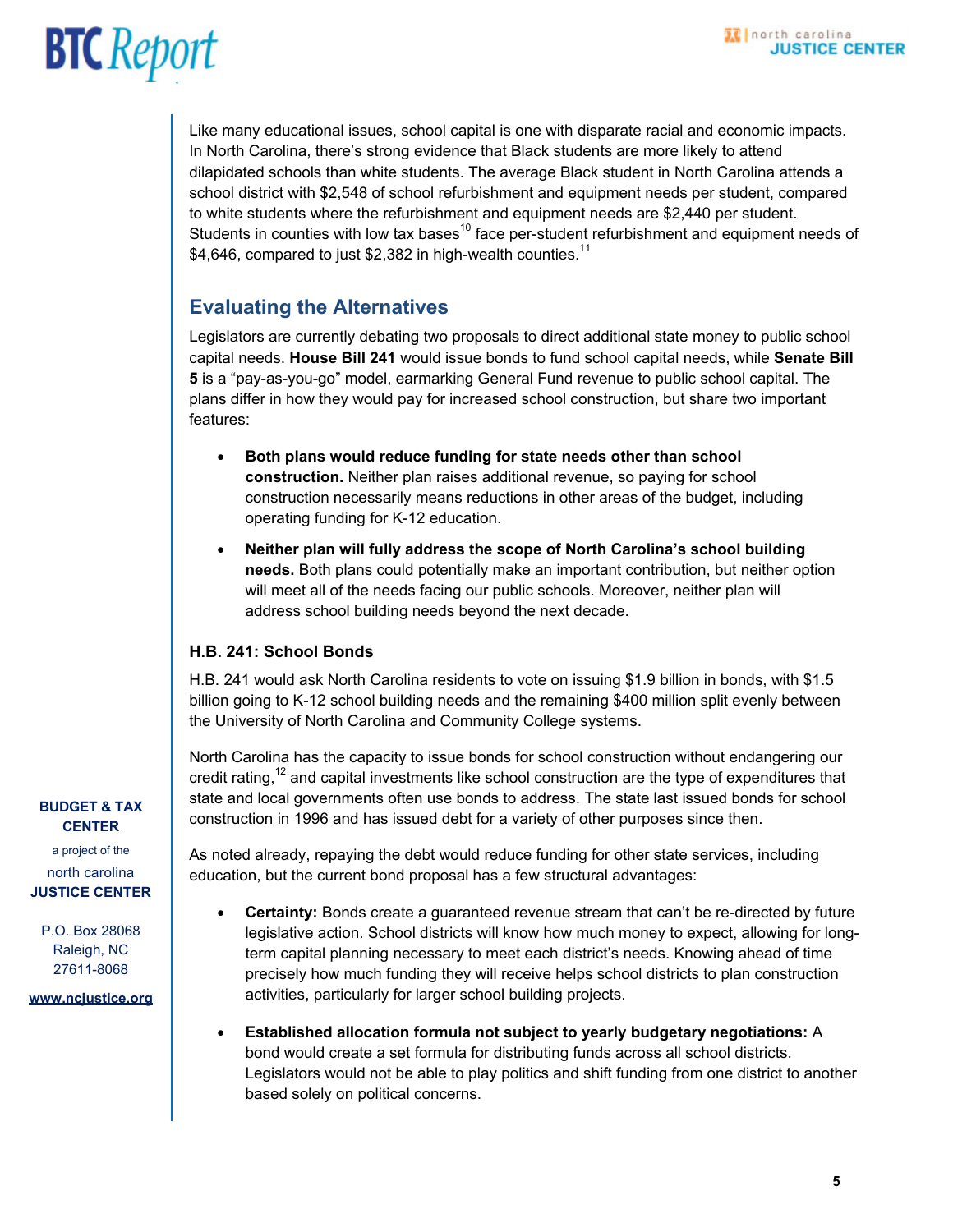#### **S.B. 5: Increase Earmark to State Capital and Infrastructure Fund (SCIF)**

In 2017, the General Assembly created the State Capital and Infrastructure Fund (SCIF). Under current law, the SCIF dedicates 4 percent of General Fund revenues each year to debt service and state capital needs. SCIF funds are first used to pay off debt from bonds that have already been issued and any remaining funds can be appropriated to capital projects for state agencies and UNC campuses.

In January 2019, Senate leaders introduced S.B. 5, which would increase General Fund transfers to the SCIF and allow these funds to be used for public school and community college capital projects. If S.B. 5 were to become law, 4.5 percent of General Fund revenue would be transferred to the SCIF each year. The law also says it would be *the intent* of the General Assembly to annually appropriate one-third of SCIF funds to public schools, one-third to higher education, and one-third to state agencies through the 2027-28 fiscal year. The proposed distribution of SCIF funds is not binding on future legislatures, which raises two concerns:

- **Not guaranteed:** There is no guarantee that the state will maintain its commitment to school capital under S.B. 5. As we have seen from the lottery, there is no guarantee that future lawmakers won't simply re-direct these funds to other purposes. In fact, S.B. 5 breaks the state's "commitment" to appropriating one-third of SCIF funds to public schools *in its very first year* by mandating that SCIF funds be appropriated to specific state agency and UNC system capital projects. There is very little reason to believe the amounts promised for school capital under S.B. 5 will be met. Year-to-year uncertainty of SCIF revenues would make it impossible for school districts to conduct long-term capital planning if the SCIF becomes the state's primary strategy for supporting public school capital.
- **Allocations subject to yearly political pressures:** Under S.B. 5, funds will be allocated to school districts on a case-by-case basis rather than via a formula. Policymakers will be able to exert political pressure to ensure funds are provided to favored districts, rather than providing funding to all districts in accordance with need.

#### **Comparing H.B. 241 and S.B. 5: Impacts of K-12 Construction and Operational Funding**

These two plans cannot be effectively compared without taking two core considerations into account.

First, the different timing at which funds will be made available mean that the dollars involved cannot be directly compared. With construction costs rising faster than inflation, a dollar invested today will buy more than a dollar invested next year. As any business would do when considering long-term capital investments, a net present value analysis allows a true comparison of the buying power of each plan.

Second, we have to consider how each plan will reduce funding for other educational needs. Both plans will shift revenues from the General Fund to pay for school construction, which comes at the expense of funding for operating our K-12 system. Under H.B. 241, servicing the debt would reduce General Fund availability in future years. S.B. 5 reduces availability to meet other state needs by earmarking an additional 0.5 percent of General Fund revenue into the SCIF. Typically, almost 40 percent of General Fund revenue is spent on public schools so it is likely that a substantial portion of the General Fund reductions under either plan will come out of the K-12 operating budget.

#### **BUDGET & TAX CENTER**

a project of the north carolina **JUSTICE CENTER** 

P.O. Box 28068 Raleigh, NC 27611-8068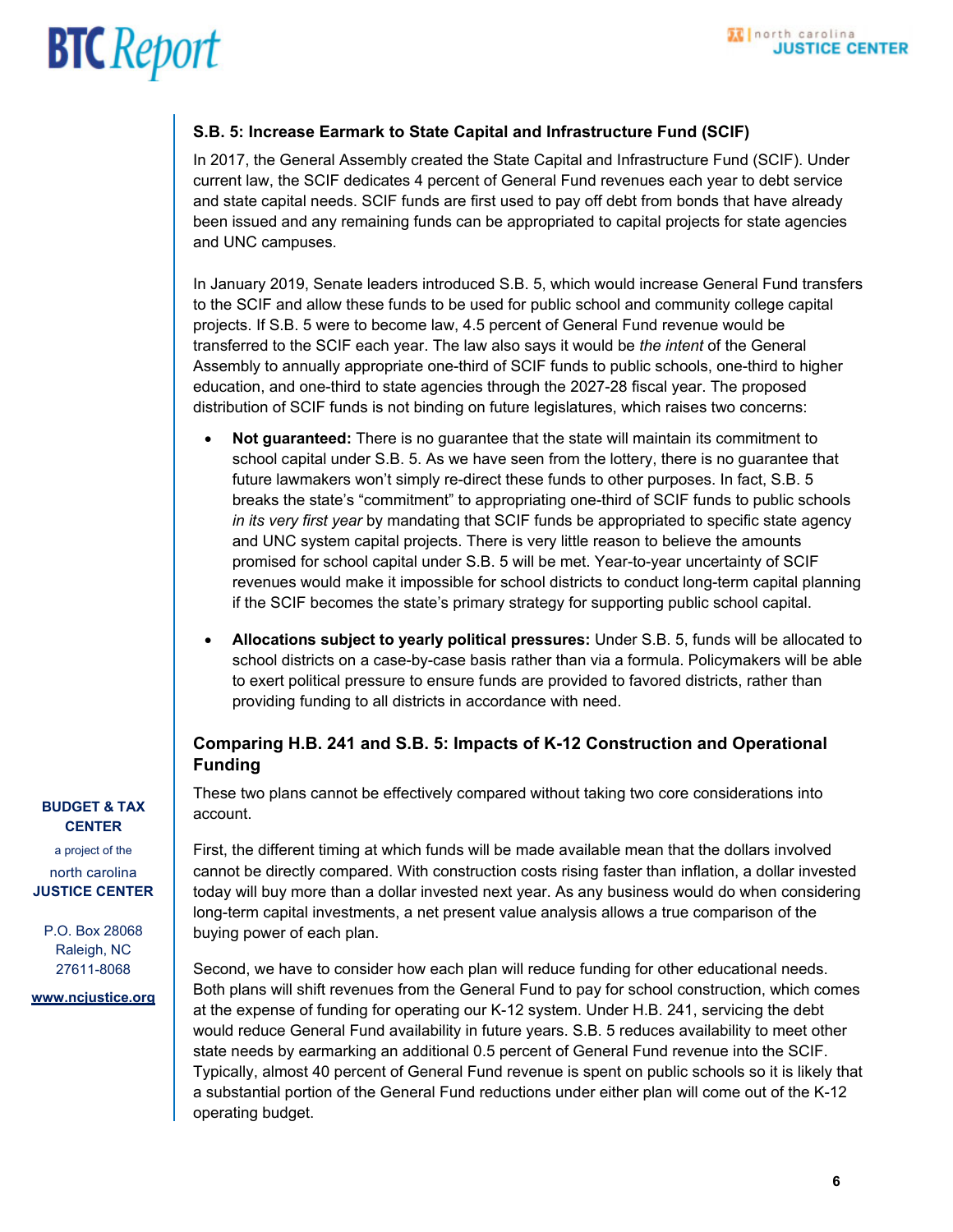tells you – given the cash flow projections of each plan – what the equivalent lump-sum Because of these two practical realities, a net present value analysis was conducted that accounts for the likely impact of both plans on overall K-12 funding in current dollars. This value appropriation in today's dollars would be.

#### **Figure 5: Present Value of Proposed School Construction Plans (Net impact on K-12 spending through FY 2044-45, in current dollars)**

| <b>SCIF</b>   | <b>Bond</b>   |
|---------------|---------------|
| (S.B. 5)      | (H.B. 241)    |
| \$563 million | \$605 million |

*Note: See Appendix for assumptions*

As currently written, both plans would have a net positive impact on total public school funding for buildings. Over the next 26 years (the time period over which the school bonds would be fullyrepaid), school bonds as proposed by H.B. 241 would provide school districts with the equivalent of over \$605 million in today's dollars, while S.B. 5 would generate somewhat less at \$563 million.

The school bond would have the most dramatic positive impact on overall K-12 funding in the next seven years, while the changes proposed by S.B. 5 would provide schools with a net funding increase for nine years. Starting in Fiscal Year 2026-27, debt repayment on bonds would result in a negative impact on school funding, which would slowly disappear as the debt is retired. The S.B. 5 proposal, by comparison, would not generate a net negative impact on K-12 funding until 2029-30, but that impact would remain as long as an additional 0.5 percent of revenue is siphoned off from the General Fund into the SCIF.

The school bond proposal would provide schools with a larger near-term spending boost than the S.B. 5 proposal. The net present value analysis shows that the immediate impact of the bond is likely to be larger than the increased earmarks to the SCIF. Over the next five years, H.B. 241 would provide school districts with the equivalent of \$888 million in today's dollars, compared to \$460 million in today's dollars under S.B. 5.

#### **BUDGET & TAX CENTER**

a project of the north carolina **JUSTICE CENTER** 

P.O. Box 28068 Raleigh, NC 27611-8068

#### **www.ncjustice.org**

It is worth noting that eliminating the SCIF altogether would have an even larger positive impact on K-12 funding. While it would not directly address school construction and repair needs, repealing the SCIF could increase appropriations to K-12 education by more than \$100 million in the next fiscal year, and would make billions in additional funds available over the next few decades. While the potential benefit to public schools' operating budgets could be substantial, it is important to note that a substantial portion of the funds currently flowing through the SCIF would still need to be used for debt service and other state capital investments.

In summary:

- Both H.B. 241 and S.B. 5 would increase overall funding for public schools.
- Both H.B. 241 and S.B. 5 would reduce operating funding for public schools and other state services.
- The bonds proposed by H.B. 241 would likely provide public schools with the greatest benefit, particularly if future General Assemblies redirect SCIF funds to other priorities.
- Neither proposal will fully address the school capital building needs or address underfunding of non-construction needs.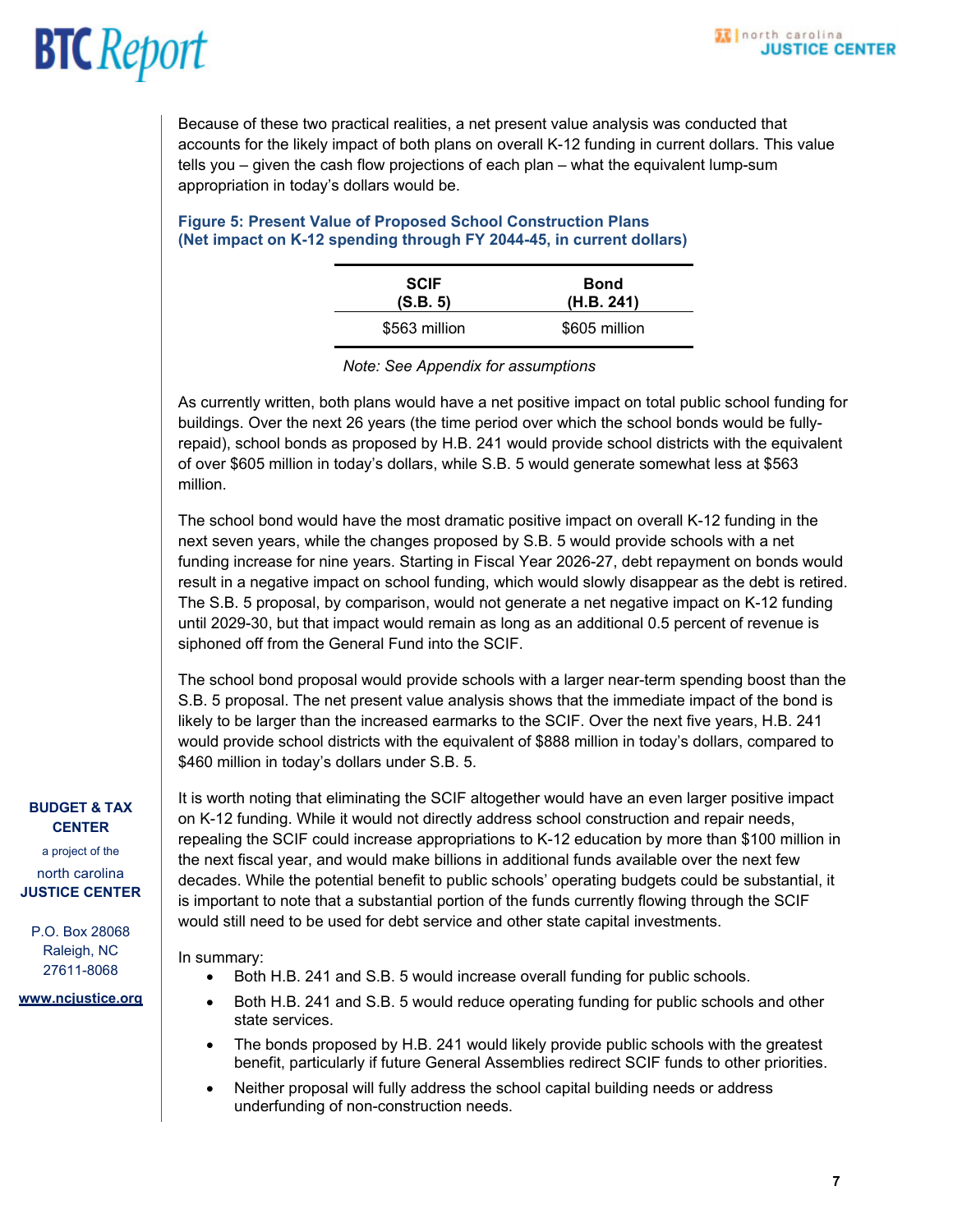#### **10** north carolina **JUSTICE CENTER**

# **BTC** Report

### **SUSTAINABLE SOLUTION ADDITIONAL REVENUE IS THE**

Both the SCIF and school bond proposals share one glaring omission: neither of the current proposals would raise additional revenue to pay for school construction needs and thus ensure an ongoing solution is in place to the challenge of financing capital needs.

Without raising additional revenues, servicing the debt on a school bond or increasing General Fund earmarks for school building appropriations will force more cuts in other areas, including education. The General Assembly has already slashed funding for a range of non-capital educational needs, including teachers assistants, textbooks, and classroom supplies, $13$  so any additional cuts to pay for school construction would only worsen an already dire situation.

Rolling back tax cuts made in the last several years could completely address our school building needs without undermining funding for education and other state services.

As noted already, if we had maintained the corporate income tax policy that existed prior to 2013 we would have already generated around \$575 million in additional school construction funding. Returning to the pre-2013 corporate income tax arrangement would generate far more funding for school construction over the next few decades than either of the plans currently being debated, and would do so without undermining funding for education and other state services.

Simply rolling back the corporate and personal income tax

#### **IMPACT OF H.B. 241 AND S.B. 5 ON UNIVERSITIES AND COMMUNITY COLLEGES**

The UNC System and the North Carolina Community College System would also receive capital funding under both plans. Unfortunately, it is impossible to use a net present value analysis to measure how these systems fare under the two proposals due to two unknowable variables:

**There is no way to know how much capital funding UNC campuses should anticipate under current law via the SCIF**. Under current law, UNC campuses must compete for SCIF funds against other state agencies on a project-by-project basis, making it difficult to anticipate expected revenue.

**There is no way to know how UNC and community colleges would split SCIF funds under S.B. 5**. S.B. 5 appropriates onethird of available SCIF funds to institutions of higher education, but does not specify how those funds would be apportioned between the two systems.

#### **BUDGET & TAX CENTER**

a project of the north carolina **JUSTICE CENTER** 

P.O. Box 28068 Raleigh, NC 27611-8068

**www.ncjustice.org** 

cuts that took effect in January 2019 (moving the personal income tax rate from 5.25 percent back to 5.499 percent

and the corporate income tax rate from 2.5 to 3 percent), would raise approximately \$900 million in additional revenue,<sup>14</sup> more than enough to pay for both increased yearly appropriations and repaying the proposed bond for school building needs.

If the tax cuts that phased in this year were rolled back, and those funds devoted to school construction, North Carolina would erase our school building backlog within the next decade. If all of the personal and corporate income tax cuts that have passed since 2013 were rescinded and those funds reallocated to school construction, we could address North Carolina's needs in just over two years.

North Carolina can afford safe and inspiring schools if the most fortunate North Carolinians invest more in our children's shared future. The only question is whether leaders in Raleigh have the will to fund schools without undermining other important educational needs. ■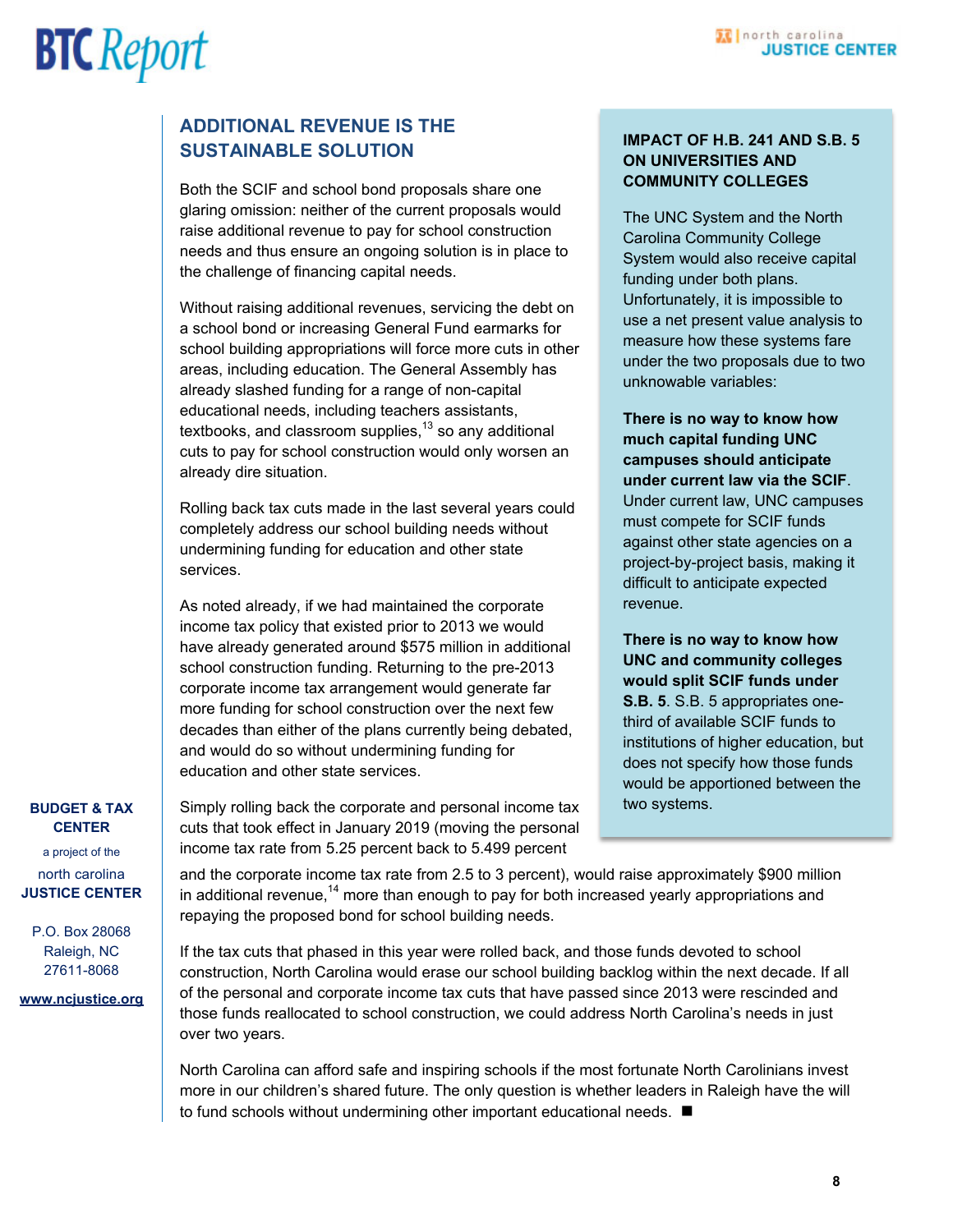### **ENDNOTES**

1 Mark Schneider, "Do School Facilities Affect Academic Outcomes?," *National Clearinghouse for Educational Facilities*, November 2002, as found at: http://www.ncef.org/pubs/outcomes.pdf, and Cheryan, Sapna, Sianna A. Ziegler, Victoria C. Plaut , and Andrew N. Meltzoff, 2014. "Designing Classrooms to Maximize Student Achievement," Policy Insights from the Behavioral and Brain Sciences, Vol. 1(1) 4–12.

 $^{\rm 2}$  Special Data Request to Institute on Taxation and Economic Policy, January 2019

 $^3$  Forter-Sirota, A., & L. Toledo. (2018). "2019 Budget Fails to Effectively Address N.C.'s Existing and Emerging Needs." *North Carolina Budget and Tax Center.* https://www.ncjustice.org/publications/2019-budget-fails-toeffectively-address-n-c-s-existing-and-emerging-needs/

4 Kris Nordstrom, "The cuts keep coming: More damning data on the state of NC public school funding," *NC Policy Watch*, September 16, 2016, as found at: http://www.ncpolicywatch.com/2016/09/19/the-cuts-keepcoming-more-damning-data-on-the-state-of-nc-public-school-funding/

 $^5$  U.S. Bureau of Labor Statistics, Consumer Price Index for All Urban Consumers: All Items [CPIAUCNS], retrieved from FRED, Federal Reserve Bank of St. Louis; https://fred.stlouisfed.org/series/CPIAUCNS, February 24, 2019; and U.S. Bureau of Labor Statistics, Producer Price Index by Commodity for Final Demand: Construction [PPIFDC], retrieved from FRED, Federal Reserve Bank of St. Louis; https://fred.stlouisfed.org/series/PPIFDC, February 24, 2019.

6 Justin Parmenter, "The legislature passed a temporary class size fix. But it's still not enough." *Charlotte Observer*, February 13, 2018, as found at: https://www.newsobserver.com/opinion/oped/article199838889.html.

 $7$  S.L. 2005-344

8 S.L. 2005-276

<sup>9</sup> S.L. 2013-360

10 Munn, W. (2019). "Employment growth is not equitable across North Carolina counties." *North Carolina Budget and Tax Center.* https://www.ncjustice.org/publications/employment-growth-is-not-equitable-acrossnorth-carolina-counties/

 $11$  Counties with wealth that is more than one standard deviation below the state's average wealth, as measured by the state's low wealth allotment formula.

 $12$  Counties with wealth that is more than one standard deviation above the state's average wealth, as measured by the state's low wealth allotment formula. While high-wealth counties might face lower refurbishment and equipment needs, these counties tend to be high-growth counties and therefore face higher than average capital needs for new schools and land acquisition.

<sup>13</sup> North Carolina Department of State Treasurer. (2019). "Debt Affordability Study."

14 Forter-Sirota, A., https://www.ncjustice.org/wp-content/uploads/2018/12/BTC-BRIEF-tax-cut-options.pdf

15 Nordstrom, Kris. (2018). "NC isn't investing enough to keep up with growing education needs." *North Carolina Justice Center.* https://www.ncjustice.org/publications/n-c-isnt-investing-enough-to-keep-up-with-growingeducation-needs/

16 Forter-Sirota, A. (2018). "Love NC? Fund NC." *North Carolina Budget and Tax Center*. https://www.ncjustice.org/publications/love-nc-fund-nc/

<sup>17</sup> Fiscal Research Division, North Carolina General Assembly, "North Carolina General Fund Revenue Consensus Forecast," February 13, 2019, as found at: https://www.ncleg.gov/FiscalResearch/generalfund\_outlook/18- 19/2019\_02\_13\_%20GF%20Consensus%20Report.pdf

 $18$  North State Journal. (2018). "Folwell announces \$400M bond sale." https://nsjonline.com/article/2018/07/folwell-announces-400m-bond-sale/

19 https://www.inflation.eu/inflation-rates/united-states/historic-inflation/cpi-inflation-united-states.aspx

<sup>20</sup> Construction Analytics. (2018). "2019 Construction Economic Forecast."